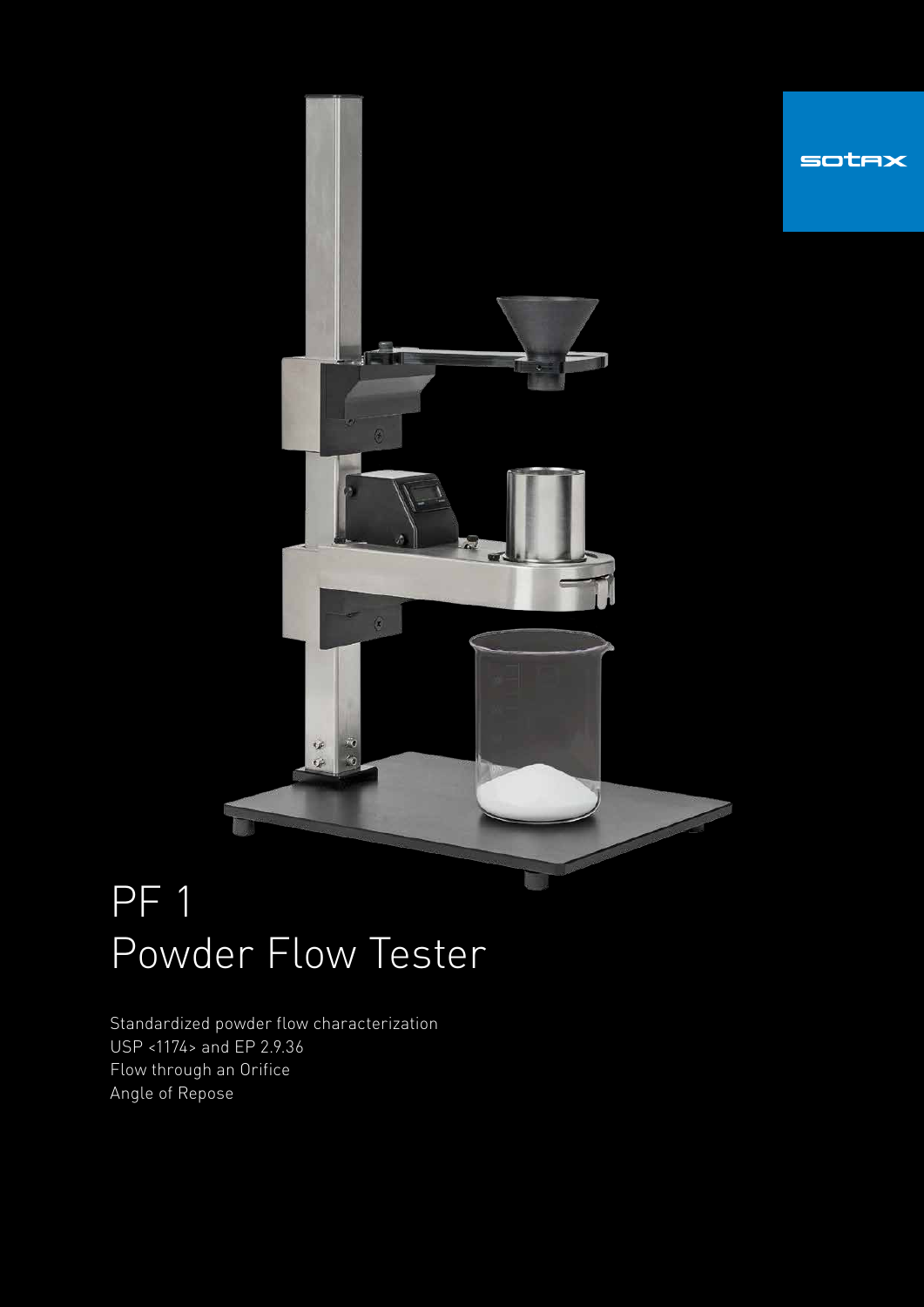## PF 1

The PF 1 powder flow tester has been specifically designed for standardized testing in full compliance with Pharmacopeia requirements as laid down in USP <1174> and EP 2.9.36. Its optimized design allows for different, yet easily repeatable test conditions and methods for powder flow characterization. Change-over between configurations is simple with quickchange components that do not require any additional tools.

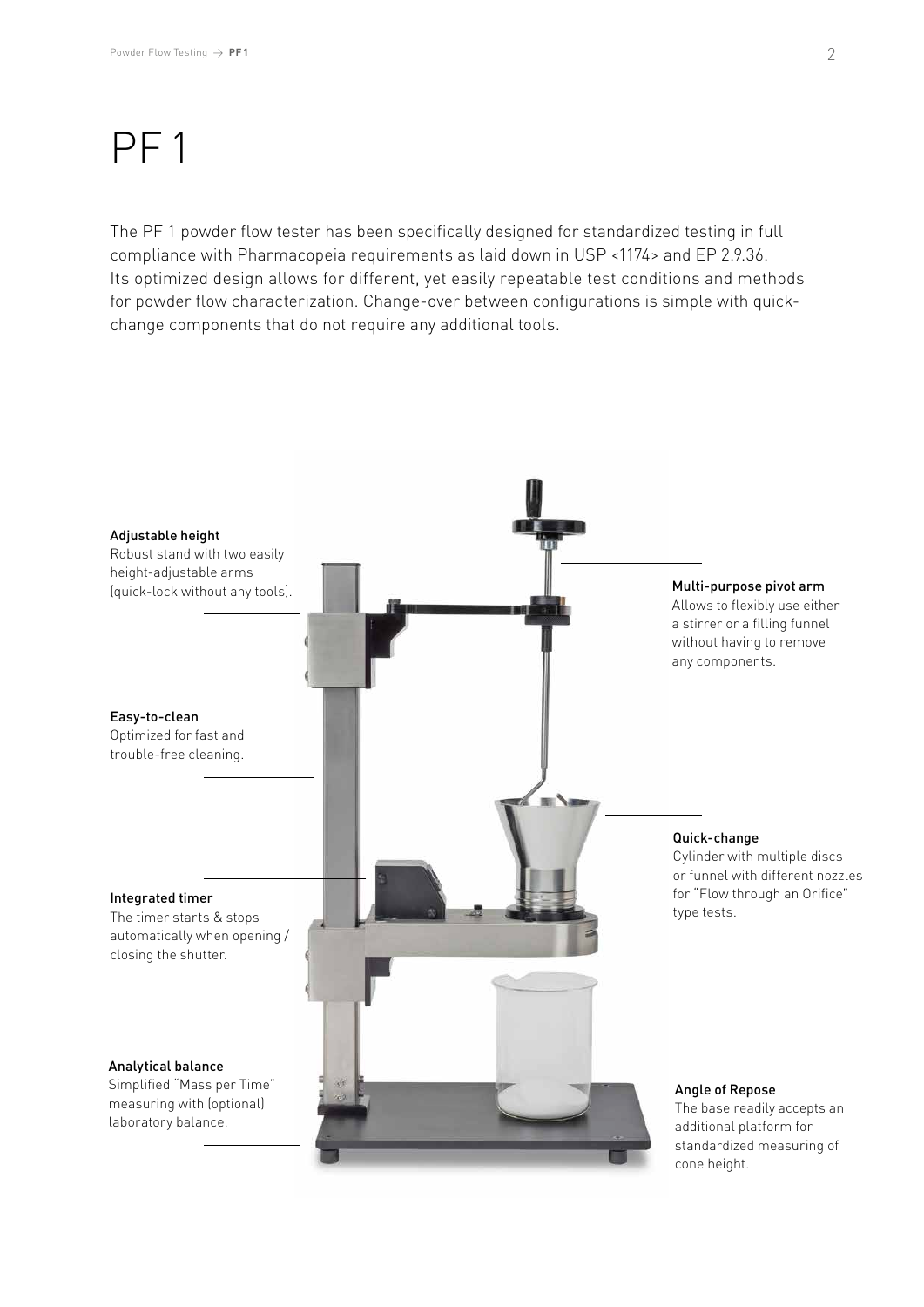

 $\rightarrow$  Discrete or continuous flow rate measuring

#### Flexible Configurations

The PF 1 can be configured to perform different types of powder flow tests – and allows to vary test conditions for each test type in a repeatable way. When equipped with an analytical balance, the flow rate can be measured continuously to detect momentary flow rate variations.

- "Flow through an Orifice" with Cylinder or Funnel
- "Mass per Time" or "Volume per Time"
- Angle of Repose



 $\rightarrow$  "Flow through an Orifice" with Cylinder setup

#### Flow through an Orifice

Using the Cylinder setup is ideal to determine the flow rate of "powder moving over powder". This method eliminates the effect of the container material on test results. Discs with different orifices allow for variation of the flow-through opening diameter as described in USP. To simulate the flow of powder moving along the wall of a container or hopper in a production situation, a Funnel in the form of a truncated cone (with 3 different nozzles) is also readily available for the PF 1.



 $\rightarrow$  Measuring the cone height

#### Angle of Repose

The "Angle of Repose" test allows evaluation of the flow properties of solids based on the shape of the cone. By measuring the cone height on a standardized platform, the angle of repose (in degrees) can be easily calculated to classify the powder (e.g. based on the range classification according to Carr).

To form a symmetrical cone on the platform, the height of the orifice through which the powder passes can be fixed – or varied as the pile forms.